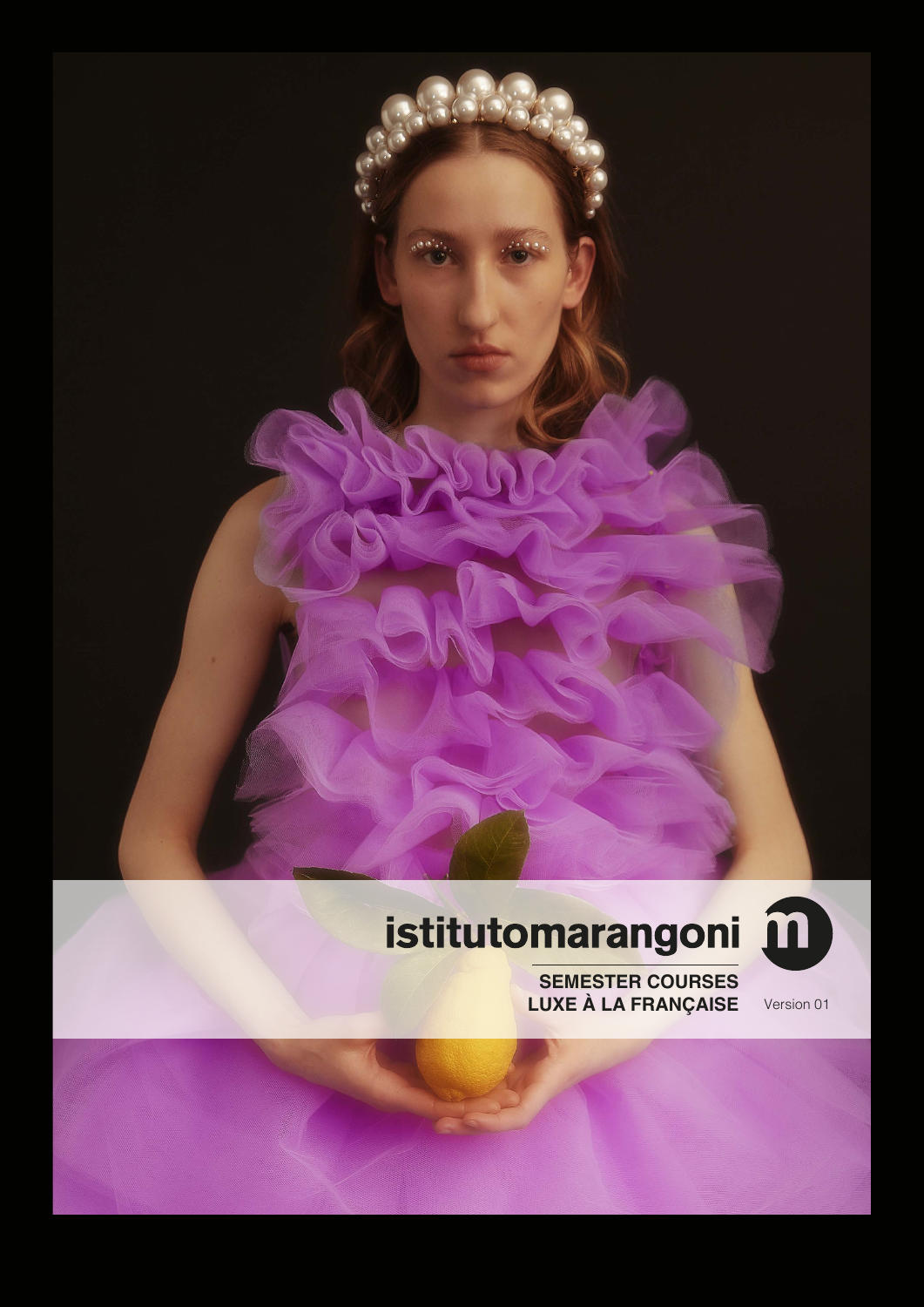#### **Brief descriptive summary**

Over the past 80 years Istituto Marangoni has grown and developed alongside the thriving Italian fashion and design industry. Through an exciting curriculum aimed to develop practical, creative, and business and management skills which are subject specific, and relevant to the international fashion industry, Istituto Marangoni courses prepare students with the necessary knowledge and *know-how* in order to enter a professional career in the fields of Fashion Design,

Accessories Design, Fashion Styling, Fashion Business, Arts, Interior Design, Product Design, and Visual Design.

#### **General Information**

#### **1. Certification attained**

Istituto Marangoni certificate

# **Programme Information**

# **2. Educational Aims and Course Aims**

# **School Education Aims:**

- to develop flexible approaches to programme delivery and student support which reflect the needs and expectations of our students;
- to provide a supportive and inclusive learning environment which will enable success for all learners;
- to encourage the development of students' intellectual and imaginative powers, creativity, independence, critical selfawareness, imagination and skills that will enhance global employment opportunities on graduation in all programmes;
- to establish a culture of constant improvement in learning, teaching and assessment that is anticipatory, enabling, supportive, rewarding and fully aligned with the Institutions vision and strategic objectives;
- to provide a learning experience that is informed by research, scholarship, reflective practice and engagement with fashion and design industry and the professions.

#### **Programme Aims:**

The course aims at providing participants with an in-depth exploration of the 'Luxe à la Française' universe, its codes and methodology. Participants will be able to transpose the knowledge within the fashion field along with other business fields or to join the French Luxury Industry.

Pushing a transition from a 'lover' stage to a 'connoisseur' level, the course will show the direct link between the unique French luxury heritage, know-how and its management.

The course objectives are to:

- Describe the historical and cultural origin, evolution and perpetuation of 'le Luxe à la Française' organisation;
- Uncover the specific organisation, codes and technical language of the French fashion luxury and Craftsmanship;
- Show the essential connections between the different forms of expression (Fashion, Perfumes, Jewellery, Arts de la table and Gastronomy) of 'le Luxe à la Française' and its strategic management;
- Provide a multisensory exploration of the specificities of French luxury artefacts.

# **3. Course Learning Outcomes**

# **Educational Outcomes:**

On successful completion of their course of study students will be able to:

- apply skills of critical analysis to real world situations within a defined range of contexts;
- demonstrate a high degree of professionalism characterised by initiative, creativity, motivation and self-management;
- express ideas effectively and communicate information appropriately and accurately using a range of media including ICT;
- develop working relationships using teamwork and leadership skills, recognising and respecting different perspectives;
- manage their professional development reflecting on progress and taking appropriate action;
- find, evaluate, synthesise and use information from a variety of sources;
- articulate an awareness of the social and community contexts within their disciplinary field.

# **Final Award Learning Outcomes**

- On successful completion of their course of study participants will be able to:
- Recognize the role of fashion and specificities of craftsmanship to contribute to the uniqueness of an artefact and the exclusivity of a product;
- Demonstrate awareness about the common codes within different luxury fields to express local identity;
- Appraise current fashion and luxury industry management strategies and their connection with the 'Luxe à la Française' heritage; • Explore the relationship between heritage and innovation as a means of longevity and identity in the framework of a globalized world.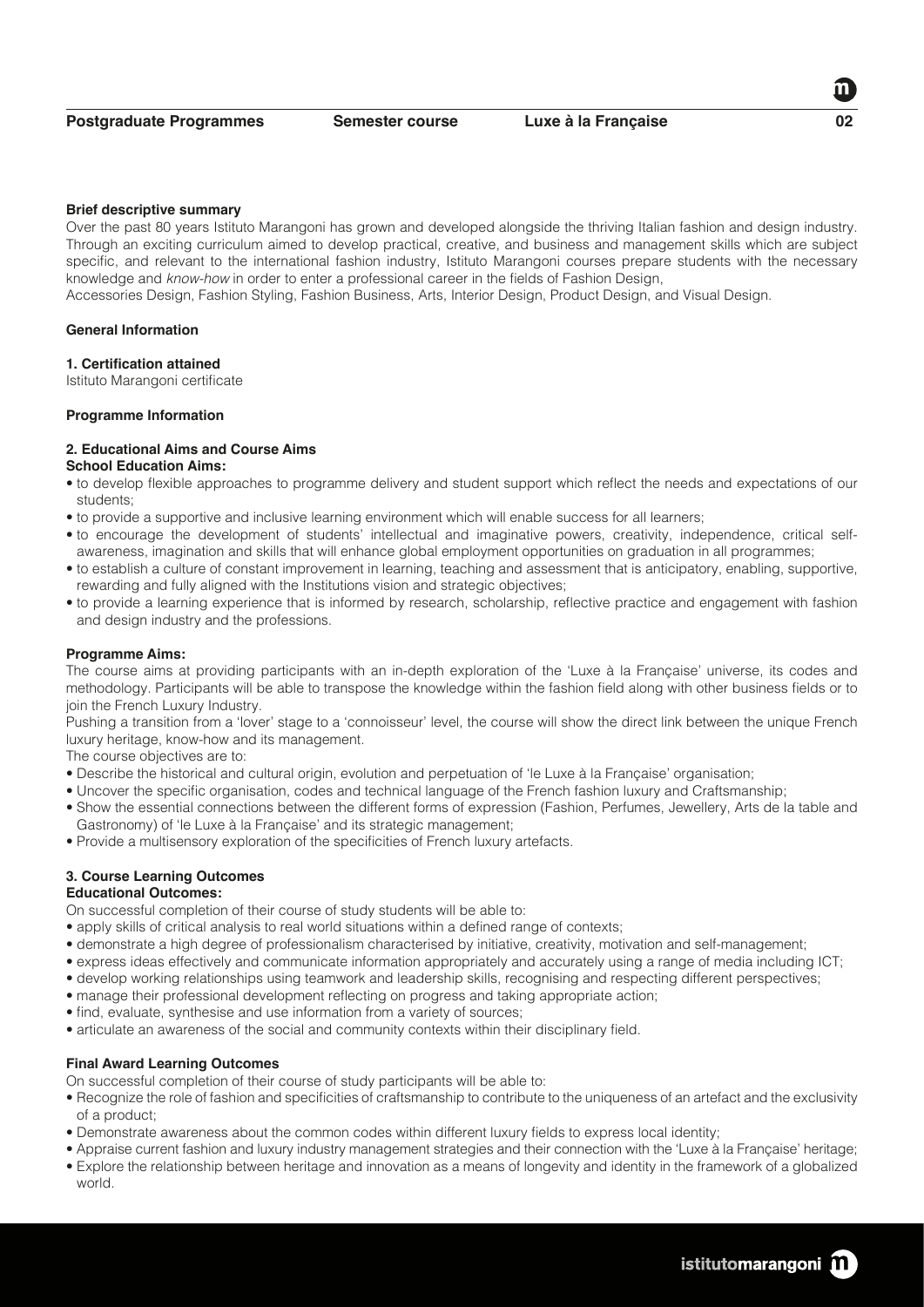#### **4. Teaching/Learning and Assessment Strategy Curriculum:**

The program guides participants in their personal development of a transversal vision of the French fashion luxury - through the exploration of the 'art de vivre à la française' as a means of understanding the uniqueness of its codes and expression. The program structure retraces the historical and cultural evolution of French Luxury connecting it to its technical, institutional and strategic visionary approach.

The program will provide an introduction to the current organization of the fashion and French luxury.

Participants will explore the cultural and historical origins of 'le Luxe à la Française', the excellency of craftmanship and its inseparable local anchorage; this exploration will have a multisensorial and experimental dimension. Participants will get to know the Haute Couture and the French elegance, appreciate the uniqueness of the know-how of leather goods, sense the refinement of High-Perfumes and Perfumes and enjoy the exceptionality of High-Jewellery and Jewellery.

They will also savour the sophistication of French Haute Cuisine magnified by the 'Arts de la table'.

The experimentation will continue with the discovery of the specificity of Parisian boutiques in order to decode the 'Art de vivre à la française'.

Attendants will also have the chance to study how emblematic fashion and luxury brands organize heritage management between tradition and innovation - in order to perpetuate their uniqueness and longevity.

Participants will be taught how to recognize the intrinsic connection of fashion with culture, art, lifestyle in order to transition from a 'French lover' stage to a 'connoisseur' stage. Building on this expertise, they will be able to transpose 'le Luxe à la Française' pattern into their fashion ventures and other fields of industry - or join the French luxury industry.

# **Programme methods:**

The programme is designed to facilitate the development of a student who will be highly employable and will allow them to investigate and develop their strengths.

The programme will present students with a variety of approaches to learning and assessment strategies that will promote intellectual, imaginative, analytical and critical judgement.

It will allow students to develop understanding as well as their presentation and communication skills, which they will be able to demonstrate in a variety of forms.

A combination of different learning and teaching methodologies are employed in order to promote reflective learning and develop generic transferable skills.

Methods include:

- projects to encourage independent learning through investigation, enquiry and problem solving;
- group project to enhance interpersonal and collaborative skills;
- tutorials and group tutorials to facilitate shared experiences and best practice;
- seminars, formal lectures and workshops;
- study, trips, external projects and competitions present the students with another dimension to their leaning experience;
- guest speakers provide the students with a full, broader and real prospective to their specialist field of study.

Students will have the opportunity to demonstrate their achievement of the intended learning outcomes through a variety of tests appropriate to their field of study.

# **Assessment:**

The methods of assessment used give breadth and depth, which allow for both the formative and summative assessment of every student at each stage of the programme.

Assessment methods to support learning:

the programme uses a balanced assessment system, both summative and formative as an integral part of gathering information on student learning. Different forms of assessment can, and where appropriate should, be used to test different types of skills and learning.

#### Formative Assessment:

formative assessment informs both teachers and students about student understanding at a point when timely adjustments can be made. In formative assessment students could be involved in the assessment process. These formative assessment situations will also give students an opportunity to learn to critique the work of others. Some of the instructional strategies that will be used formatively include the following:

- criteria and goal setting: asking students to participate in establishing what should be included in criteria for success;
- self and peer assessment: With peer evaluation, students see each other as resources for understanding and checking for quality work against previously established criteria;
- student record keeping: helps students better understand their own learning as evidenced by their classroom work. This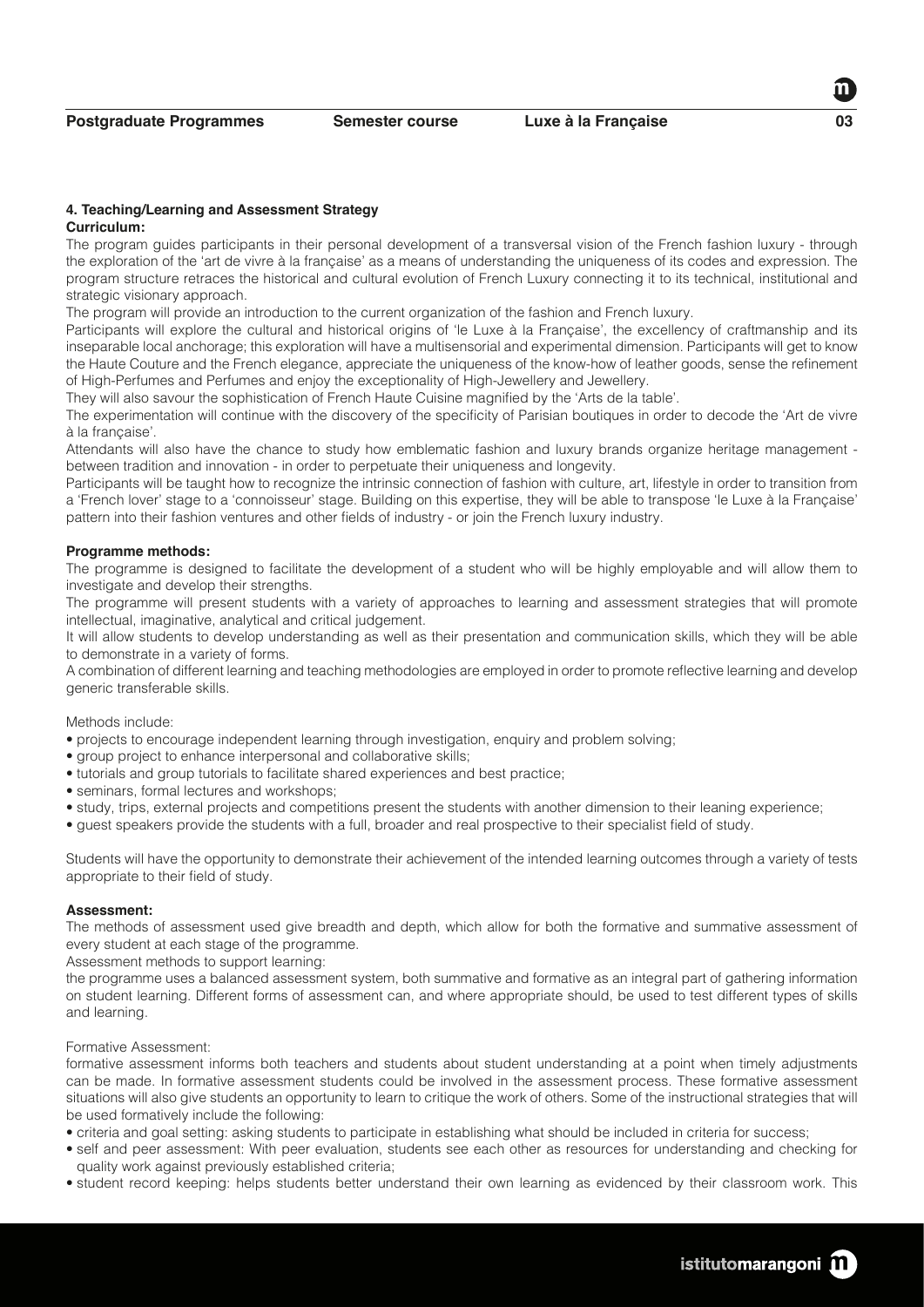**Postgraduate Programmes Semester course Luxe à la Française 04**

process of students keeping ongoing records of their work not only engages students, it also helps them, beyond a "grade," to see where they started and the progress they are making toward the learning goal.

#### Summative Assessments:

these assessments are a means of gauging student learning, at a particular point in time, relative to established marking criteria. Summative assessments can occur during as well as at the end of each unit and concentrate on specific evidence of student work, examples as follows:

Portfolio Assessment is used to assess a variety of projects that have been developed throughout the unit.

Practical Coursework allows the students to demonstrate their understanding and application of practical areas of study. Written Reports are required is some study areas, where a clear and structured brief is provided and the students are asked to submit work to me marked independently and anonymously by staff.

Formal Examinations are required is some study areas.

Presentations are used in some subjects to allow the student to develop their professional communication and presentation skills. Student Projects are used when the student is required to submit work to be marked independently and anonymously.

# **5. Course structure**

Course contents

- French Fashion Luxury
- Art de la table
- Fashion, Culture and Lifestyle
- Codes and expressions
- Heritage management

# **6. Careers service**

Each school has its own dedicated careers support team.

The purpose of the Career Service is to support and offer guidance to semester course students with advice, lectures, presentations and information.

# **7. Course Specific Admission Requirements**

Admission is based on the reasonable expectation that the student will be able to fulfil the objectives of the programme and achieve the standard required for the award.

Admission requirements are listed below.

When considering the suitability of an applicant for a place on the programme the Admissions team will usually take the following factors into account:

- the applicant's qualifications (a recognised and field-related university undergraduate degree and transcript);
- the applicant's personal statement;
- a portfolio of work (where requested);
- a good knowledge of English language is recommended (level b2 of Common European Framework of Reference).

The Admissions Manager coordinates and supports the subject specific Programme Leader and the Director of Education in dealing with interviews and portfolio assessments (where appropriate).

(Admission requirements are subject to change in order to comply with entry requirement regulations).

# **8. Programme Leader Responsibilities**

They will have responsibility for implementing the strategic direction of the courses within their programme and for co-ordinating the academic administration necessary for its successful day-to-day operation.

Programme Leader's Responsibilities:

- chairing the Programme Committee, and arranging for such meetings of the Committee as considered appropriate;
- acting as the Chief Executive Officer to the programme. As such he/she will be responsible, within the agreed policies of the Programme Committee, and Academic Boards, for the efficient operation of the programme as approved by the Institute;
- supporting and encouraging their teaching team including PDP;
- advise the Programme Committee on its proper responsibility for the continuing development of the programme;
- liaise on behalf of the Programme Committee with all staff as appropriate;
- be empowered to take on behalf of the Programme Committee any reasonable action with respect to the proper functioning of the programme;
- recommend areas for curriculum development;
- co-ordinate the assessment schedule for the Unit and ensure that it is communicated to students and the Director of Education;